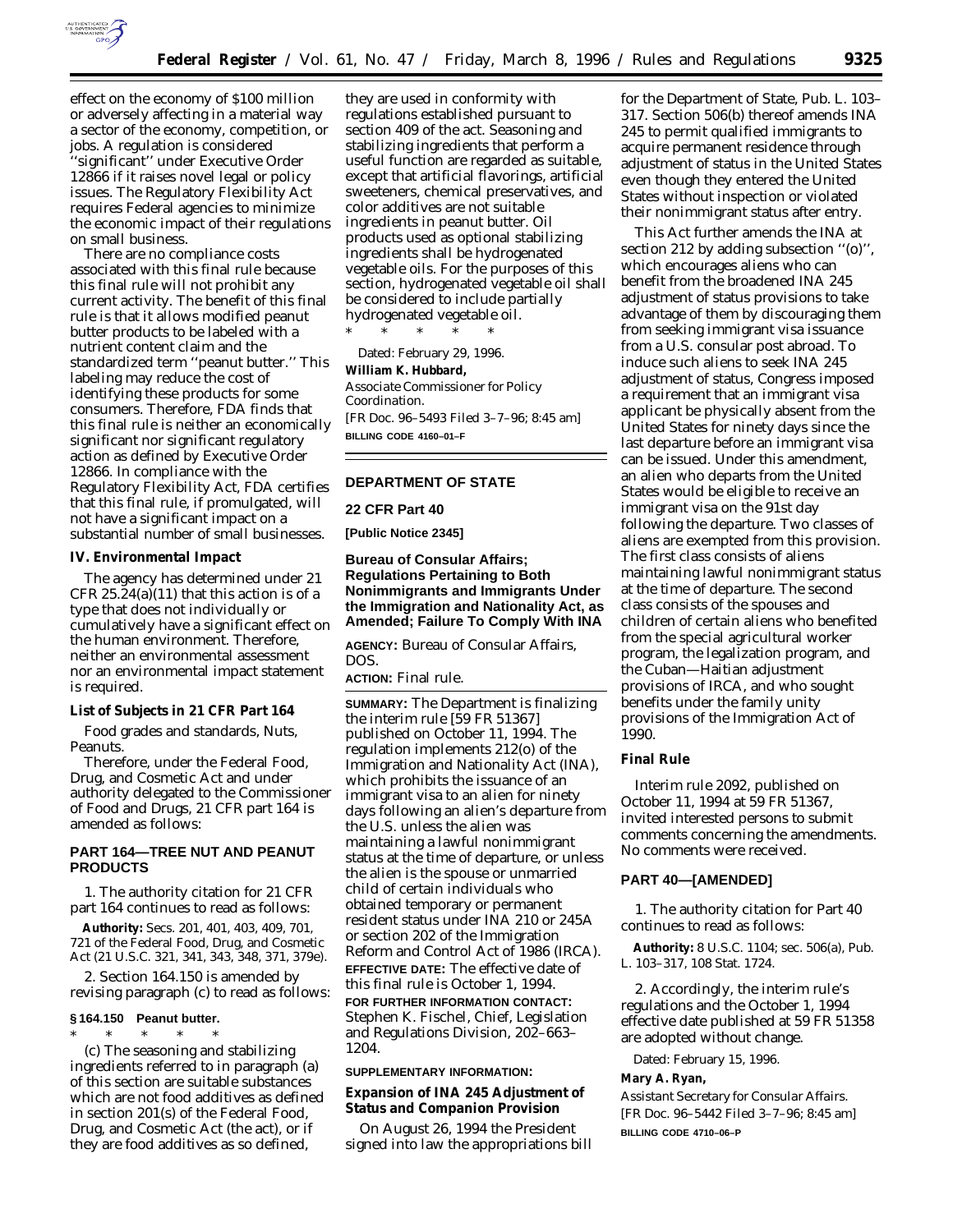# **DEPARTMENT OF THE TREASURY**

**Internal Revenue Service**

## **26 CFR Part 1**

**[TD 8658]**

# **RIN 1545–AL84**

## **Determination of Interest Expense Deduction of Foreign Corporations**

**AGENCY:** Internal Revenue Service (IRS), Treasury.

#### **ACTION:** Final regulations.

**SUMMARY:** This document contains Income Tax Regulations relating to the determination of the interest expense deduction of foreign corporations and applies to foreign corporations engaged in a trade or business within the United States. This action is necessary because of changes to the applicable tax law made by the Tax Reform Act of 1986, and because of changes in international financial markets.

# **EFFECTIVE DATE:** June 6, 1996. **FOR FURTHER INFORMATION CONTACT:** Ahmad Pirasteh or Richard Hoge, (202) 622–3870 (not a toll-free number).

#### **SUPPLEMENTARY INFORMATION:**

#### **Background**

On April 24, 1992, the IRS published proposed amendments (INTL–309–88, 1992–1 C.B. 1157) to the Income Tax Regulations (26 CFR parts 1) under section 882 of the Internal Revenue Code in the **Federal Register** (57 FR 15308). A public hearing was held on October 30, 1992. Numerous written comments were received. After consideration of all of the comments, the regulations proposed by INTL–309– 88 are adopted as amended by this Treasury decision, and the prior regulations are withdrawn. The revisions are discussed below.

# **Discussion of Major Comments and Changes to the Regulations**

#### *1. Introduction*

Section 882(c) of the Internal Revenue Code provides that a foreign corporation is allowed a deduction only to the extent that the expense is connected with income that is effectively connected with the conduct of a U.S. trade or business within the United States (ECI), and that the proper allocation is to be determined as provided in regulations. The proposed § 1.882–5 regulations that were issued in 1992 generally followed the approach adopted in the 1981 final regulations, with various changes intended to clarify and update the regulations.

The proposed regulations attracted a substantial number of comments, addressing both general and specific aspects of the regulations. In response to these comments, the Treasury Department and the IRS simplified the regulations, coordinated them more closely with other regulations, and generally responded to the concerns of foreign corporations doing business in the United States. For example, U.S. assets are defined in the first step of the three-step formula to coincide closely with the definition of a U.S. asset used for purposes of section 884. The computation of the actual ratio in Step 2 has been simplified considerably, minimizing both the number and the frequency of required computations. In Step 3, consistent with the emphasis in the regulations on the use of actual ratios and rates rather than prescribed ones whenever possible, the final regulations allow taxpayers to use either their actual interest rate on U.S. dollar liabilities, or, if they elect, to use their actual rates on liabilities denominated in each of the currencies in which their U.S. assets are denominated. The Treasury and the IRS believe that the final regulations strike a reasonable balance between the concerns of foreign corporate taxpayers and the interests of the United States Government.

## *2. Section 1.882–5(a): Rules of General Application*

Section 1.882–5(a) provides general rules for determining a foreign corporation's interest expense allocable to ECI. The final regulations specify that the provisions of § 1.882–5 constitute the exclusive rules for allocating interest expense to the income from the U.S. trade or business of all foreign corporations, including foreign corporations that are residents of countries with which the United States has an income tax treaty. In general, this requires all foreign corporations to use the three-step methodology described in the final regulations. In response to commenters' questions, however,  $§ 1.882-5(a)(1)(ii)$  now provides that a foreign corporation that is engaged in a U.S. trade or business, either directly or through a partnership, and that satisfies certain requirements may allocate interest expense directly to income generated by a particular asset to the same extent that a U.S. corporation is permitted to directly allocate interest expense under the rules of § 1.861–10T. When a foreign corporation directly allocates interest expense under this rule, the final regulations require adjustments to all three steps of the calculation to avoid double counting of assets and liabilities.

Numerous commenters questioned whether a taxpayer that is entitled to the benefits of a U.S. income tax treaty should be required to use the rules of § 1.882–5 for purposes of determining the amount of interest expense allocable to the foreign corporation's income attributable to its U.S. permanent establishment. The IRS and the Treasury Department believe that the methodology provided in these regulations is fully consistent with all of the United States's treaty obligations, including the Business Profits article of our tax treaties. Generally, the Business Profits article requires that, in determining the business profits of a permanent establishment, there shall be allowed as deductions expenses that are incurred for the purposes of the permanent establishment, including interest expense. Section 1.882–5(a)(2) of the final regulations is a reasonable method of implementing that general directive, as our treaties do not compel the use of any particular method.

Most of the other changes to the general rules of § 1.882–5(a) are clarifications in response to commenters' questions. For example, the final regulations clarify certain aspects of the rules that limit a foreign corporation's allocable interest expense to the amount actually paid or accrued by the corporation in a taxable year, and the rules that coordinate the provisions of § 1.882–5 with any other section that disallows, defers, or capitalizes interest expense, and include examples that illustrate how § 1.882–5 applies to an asset that produces income exempt from U.S. taxation.

Many commenters requested that the regulations clarify how and when to make the various elections allowed under § 1.882–5. The final regulations provide uniform rules for changing any election prescribed under § 1.882–5, and give all taxpayers an opportunity to make new elections, if desired, for the first taxable year beginning after the effective date of these regulations. The regulations provide that, once a method is elected, a taxpayer must use the method for five years, unless the Commissioner or her delegate consents to an earlier change based on extenuating circumstances. The final regulations reflect the current practice of the IRS by providing that if the taxpayer fails to make a timely election, the district director or the Assistant Commissioner (International) may make any and all elections on the taxpayer's behalf.

Several commenters asked that the final regulations allow taxpayers to make correlative adjustments to their § 1.882–5 calculations in cases where,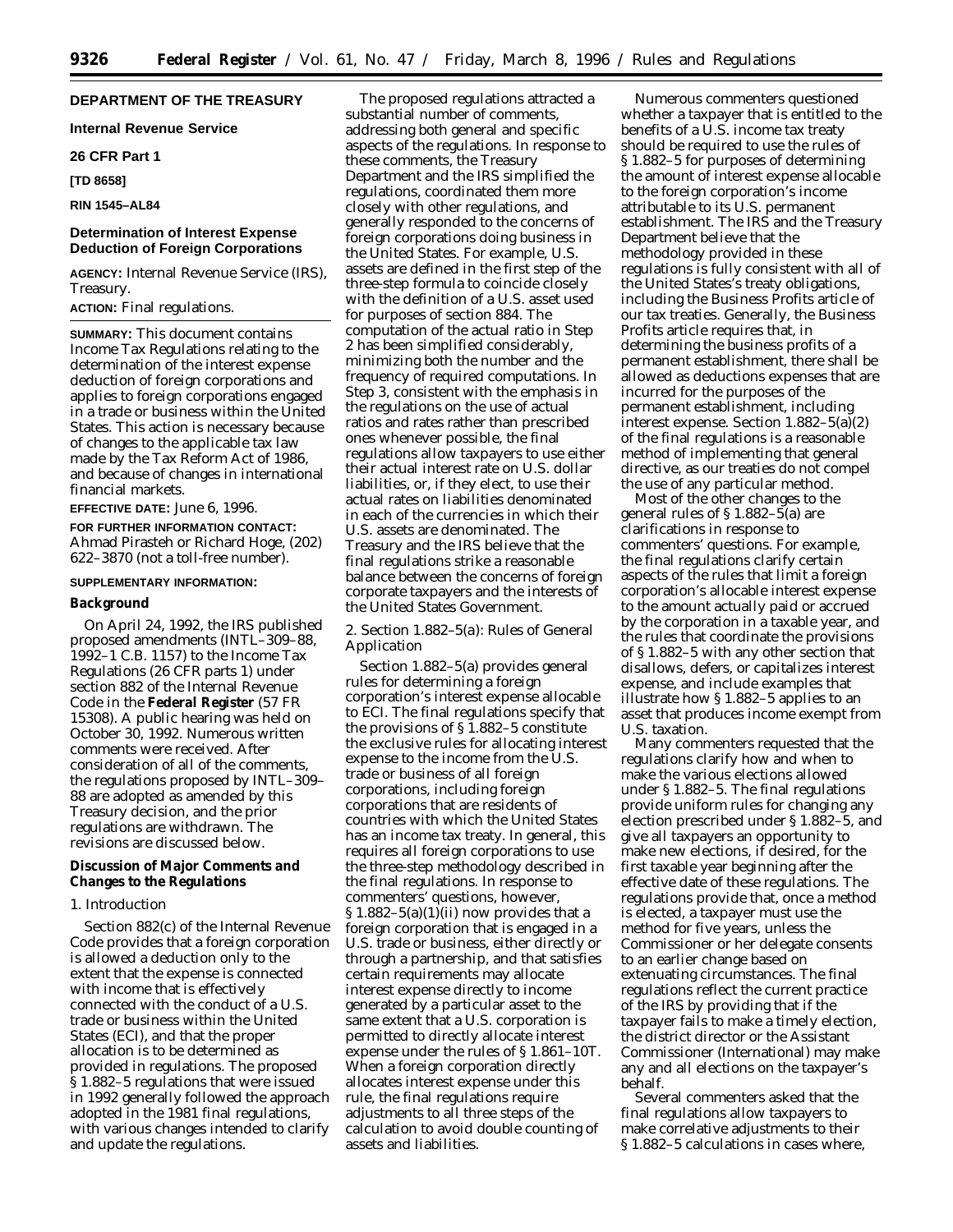under the authority of § 1.881–3, the district director has determined that a taxpayer has acted as a conduit entity in a conduit financing arrangement. The IRS and Treasury do not believe that it is appropriate in this regulation to alleviate the consequences of § 1.881–3 if a taxpayer has engaged in a transaction one of the principal purposes of which is to avoid U.S. withholding tax. Allowing such correlative adjustments in this regulation would prevent § 1.881–3 from serving its function as an antiabuse rule.

## *3. Section 1.882–5(b): Determination of Total Amount of U.S. Assets for the Taxable Year (Step 1)*

As in the proposed regulations, the final regulations provide that the classification of an item as a U.S. asset under § 1.884–1(d) generally governs its classification as a U.S. asset for purposes of § 1.882–5. Under the rules of § 1.884–1(d), an item generally is treated as a U.S. asset if all of the income it generates (or would generate) and all of the gains that it would generate (if sold at a gain) are ECI. Since the proposed § 1.882–5 regulations were issued in 1992, the regulations under § 1.884–1 were amended and released in final form. In light of those new regulations, the inclusions and exclusions enumerated in the proposed regulations were largely eliminated, so that the final § 1.882–5 regulations now closely conform to the § 1.884–1(d) definition of a U.S. asset.

Section  $1.882-5(b)(3)$  of the final regulations continues the requirement that a foreign corporation must value its U.S. assets at the most frequent, regular intervals for which data are reasonably available. However, the rule is applied separately with respect to each U.S. asset. Paragraph (b)(3) specifies that the value of a U.S. asset must be computed at least monthly by a large bank and at least semi-annually by other taxpayers.

Many questions have been raised about how § 1.882–5 applies to partnership interests held by foreign corporations. With the elimination of  $\S 1.861 - 9T(e)(7)(i)$  by these regulations, § 1.884–1(d)(3) and § 1.882–5 now provide the exclusive rules for determining a foreign corporation's interest expense allocable to an interest in a partnership. The new regulations under  $\S 1.884-1(d)(3)$  provide that a foreign corporation determines its U.S. assets by reference to its basis in the partnership, and expand the methods available for determining the portion of its partnership basis that is a U.S. asset.

Numerous commenters were concerned that the provisions of the

proposed regulations relating to real estate would treat international banks unfairly, since banks frequently acquire real estate through foreclosure, or own the buildings in which their offices are located. Commenters stated that it is unclear whether such real estate would qualify as a U.S. asset. Commenters also objected to the rule in the proposed regulations that provides that an interest in a U.S. real property holding company, which is not treated as a U.S. asset under § 1.884–1(d), would be treated as a U.S. asset only in the year of disposition. Commenters argued that banks frequently hold property acquired by foreclosure in special purpose subsidiaries in order to limit their exposure to environmental or other liabilities. However, such banks must service the debt they incurred to acquire the real property throughout the period they hold the stock, not merely upon disposition.

In response to these comments, an example is added under § 1.884–1(d)(2) to clarify that U.S. real estate acquired as a result of foreclosure by a bank acting in the ordinary course of its business is generally a U.S. asset, because the property would produce ECI to the bank under section  $864(c)(2)$ . Similarly, the building in which a bank's offices are located generally qualifies as a U.S. asset, because gain from the sale of the building generally would constitute effectively connected income under the asset-use test of  $\S 1.864-4(c)(2)$ . In addition, the final regulations specify that a taxpayer may achieve the same result under § 1.882– 5 whether it holds foreclosure property or the office building it occupies directly or indirectly through a corporation. Section 1.882– 5(b)(1)(iii)(A) provides a look-through rule that treats such real property as a U.S. asset for purposes of § 1.882–5 to the extent that it would have qualified as a U.S. asset if held directly by the taxpayer.

Commenters noted that the rule in the proposed regulations that reduces the value of shares of stock claimed as a U.S. asset by a percentage of the dividends received deduction had the effect of treating all stock as debtfinanced under the principles of section 246A. This stock cut-back rule is eliminated from the final § 1.882–5 regulations. The elimination of the rule, however, will affect only those taxpayers whose stock satisfies the business-activities test or the banking, financing or similar-business test of § 1.864–4(c). This is because the final regulations under § 1.864–4, which are being issued contemporaneously with these regulations elsewhere in this issue of the **Federal Register**, generally eliminate any inference that stock can produce effectively connected income under the asset-use test of § 1.864–  $4(c)(2)$ .

The final regulations add an antiabuse rule similar to the rule in § 1.884–  $1(d)(5)(ii)$  to prevent taxpayers from artificially increasing the amount of their U.S. assets.

## *4. Section 1.882–5(c): Determination of Total Amount of U.S. Liabilities for the Taxable Year (Step 2)*

Commenters objected to many of the requirements in Step 2 of the proposed regulations on the grounds that the rules effectively prevented foreign banks from using their actual ratio of liabilities to assets by imposing excessive administrative burdens and capping the actual ratio at 96%. Because the IRS and Treasury believe that a taxpayer's interest deduction should be based on the taxpayer's actual ratio of liabilities to assets whenever possible, the final regulations adopt rules that are intended to encourage taxpayers to use their actual ratio. Accordingly, the final regulations drop the 96% cap on the actual ratio that was in the proposed regulations. The final regulations also substantially ease the administrative burden associated with computing the actual ratio.

Many commenters objected to the requirement in the proposed regulations that a taxpayer's worldwide liabilities to assets ratio be computed strictly in accordance with U.S. tax principles, citing the substantial burden that such a calculation would entail. In light of these comments, the final regulations require that only the classification of assets and liabilities must be strictly in accordance with U.S. tax principles. The value of worldwide assets and the amount of worldwide liabilities need only be substantially in accordance with U.S. tax principles. Examples of how these requirements apply are provided. With regard to material items, however, the final regulations specify that a foreign corporation must compute the value of U.S. assets and the amount of worldwide liabilities in Steps 1 and 2 in a consistent manner.

The proposed regulations would have required that a foreign bank compute its actual ratio monthly. Commenters were concerned that the burden of this rule would be excessive. In response, the final regulations decrease the required frequency of the computations of the actual ratio to semi-annually for large banks, and to annually for other taxpayers.

Commenters also were concerned that the rules in the proposed regulation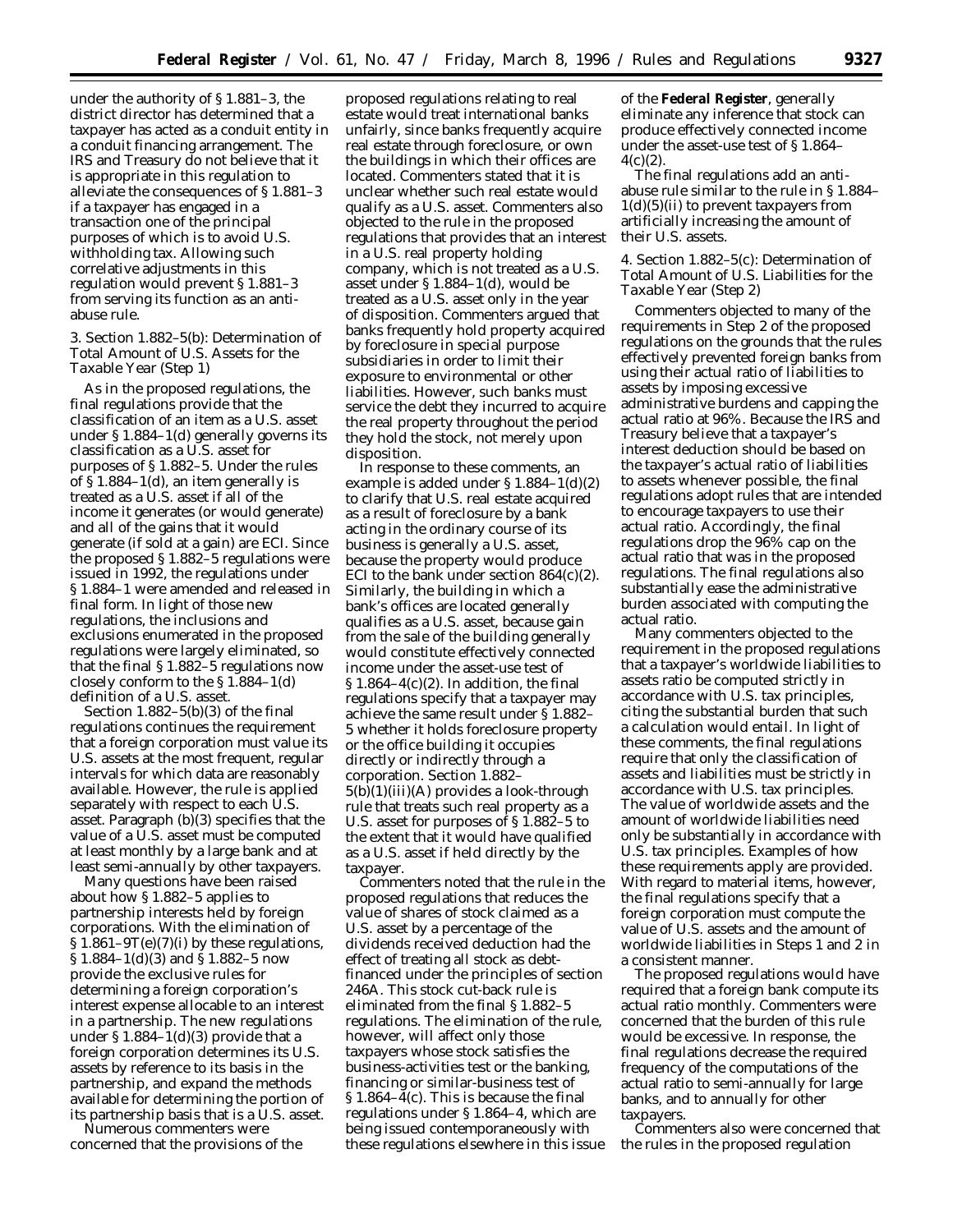requiring basis adjustments for 20% owned subsidiaries would be too burdensome. These rules, which serve a somewhat different purpose in section 864(e)(4), have been removed from the final regulations.

Commenters pointed out that the election provided by the proposed regulations to compute the actual ratio of a bank on the basis of a hypothetical tax year ending six months prior to the beginning of the actual year does not serve its intended purpose. The six month lagging ratio election has therefore been eliminated.

Section  $1.882-5(c)(3)$  of the final regulations provides that the district director or the Assistant Commissioner (International) may make appropriate adjustments to prevent the artificial increase of a corporation's actual ratio. This rule, in conjunction with more specific anti-abuse rules in Steps 1 and 3, replaces the general anti-abuse rule in § 1.882–5(e) of the proposed regulations.

Commenters criticized the 93% fixed ratio for banks as too low, and disagreed with the reasons provided in the preamble to the proposed regulations supporting the 93% ratio. The final regulations, however, retain the elective fixed ratio at 93%. In conjunction with the more relaxed rules regarding the computation of a foreign corporation's actual ratio, Treasury believes that a 93% fixed ratio, which remains purely elective, represents an appropriate safe harbor for banks.

Section  $1.882-5(c)(4)$  also modifies the definition of a bank for these purposes to clarify the previous definition and to limit the 93% fixed ratio to the intended class of businesses.

## *5. Section 1.882–5(d): Determination of Amount of Interest Expense Allocable to ECI (Step 3)*

Commenters were concerned that Step 3 of the proposed regulations failed to reflect business realities, increased administrative costs and created uncertainty. In particular, they objected to the rules that eliminated certain high interest rate liabilities and certain liabilities denominated in a nonfunctional currency from the definition of *booked liabilities,* and the rules that prescribed an interest rate applicable to the extent that a taxpayer's U.S. connected liabilities exceed booked liabilities (*excess liabilities*).

As noted above, the IRS and Treasury believe that the calculation of a taxpayer's interest deduction should reflect, to the greatest extent possible, the taxpayer's economic interest expense. Accordingly, these comments have been largely accepted.

The final regulations eliminate the fixed interest rates assigned to excess liabilities, and instead require that taxpayers compute their actual interest rate outside the United States. The IRS anticipates issuing regulations under section 6038C describing the records needed to verify the taxpayer's actual interest rate, among other things.

The final regulations also respond to commenters' requests for simplification and clarification in the Step 3 calculation. Under § 1.882–5(d)(2), a liability is a U.S. booked liability if the liability is properly reflected on the books of the U.S. trade or business. The final regulations set out two standards, one for non-banks and another for banks, to determine whether a liability is properly reflected on the foreign corporation's U.S. books. In general, the final regulations use a facts and circumstances test to determine whether a liability is properly booked in the United States. In response to requests from commenters for additional guidance on the requirement that the booking of a liability be ''reasonably contemporaneous'' with the time that the liability is incurred, the regulations specify that a bank is generally required to book a liability before the end of the day in which the liability is incurred. Section  $1.882-5(d)(2)(iii)(B)$  provides a relief rule, however, for a situation where, due to inadvertent error, a bank fails to book a liability that otherwise would meet the criteria for a booked liability. The special rules for banks in the proposed regulations have otherwise been eliminated.

In response to comments, the computation of the scaling ratio that applies to taxpayers with excess liabilities has also been simplified, and its application has been reduced in scope. Under the final regulations, the scaling ratio is computed by simply dividing U.S.-connected liabilities by U.S. booked liabilities, and multiplying that fraction by the interest paid or accrued by the foreign corporation. The final regulations also delete the provision in the proposed regulations that applied the scaling ratio to section 988 exchange gain or loss from an unhedged liability. The amount and source of exchange gain or loss from a section 988 transaction will therefore continue to be determined under section 988, without any reduction as a result of the scaling ratio in § 1.882–5.

The rules in the proposed regulations relating to high interest rate liabilities and nonfunctional currency liabilities have been replaced in the final regulations by a simpler anti-abuse rule that provides that U.S. booked liabilities will not include a liability if one of the

principal purposes of incurring or holding the liability is to increase artificially the interest expense on U.S. booked liabilities. Factors relevant to that determination are whether the interest rate on a liability is excessive and whether, from an economic standpoint, the currency denomination of U.S. booked liabilities matches the currency denomination of U.S. assets.

## *6. Section 1.882–5(e): Separate Currency Pools Method*

Most commenters argued for retaining the separate currency pools method, which was deleted from Step 3 in the proposed regulations. After considering the comments, the IRS and Treasury agree that taxpayers should be permitted to use a methodology that looks to worldwide interest rates in all relevant currencies. Because the separate currency pools rate in the 1981 regulations ignored the currency denomination of U.S. assets and was based instead on the currency denomination of U.S. booked liabilities, however, it was subject to manipulation. The new separate currency pools method in § 1.882–5(e) of the final regulations allows taxpayers to treat their U.S. assets in each currency as funded by the worldwide liabilities of the taxpayer in that same currency. This new separate currency pools method, which is elective, is an alternative to the Step 3 approach based on U.S. booked liabilities in § 1.882–5(d). To prevent distortions, taxpayers that have more than 10% of their U.S. assets denominated in a hyperinflationary currency are precluded from using the separate currency pools method.

The anti-abuse rule of proposed regulation § 1.882–5(e) has been replaced by three separate rules that appear under each of the three steps of this section.

#### **Special Analyses**

It has been determined that this Treasury decision is not a significant regulatory action as defined in EO 12866. Therefore, a regulatory assessment is not required. It also has been determined that section 553(b) of the Administrative Procedure Act (5 U.S.C. chapter 5) and the Regulatory Flexibility Act (5 U.S.C. chapter 6) do not apply to these regulations, and, therefore, a Regulatory Flexibility Analysis is not required. Pursuant to section 7805(f) of the Internal Revenue Code, the notice of proposed rulemaking preceding these regulations was submitted to the Small Business Administration for comment on its impact on small business.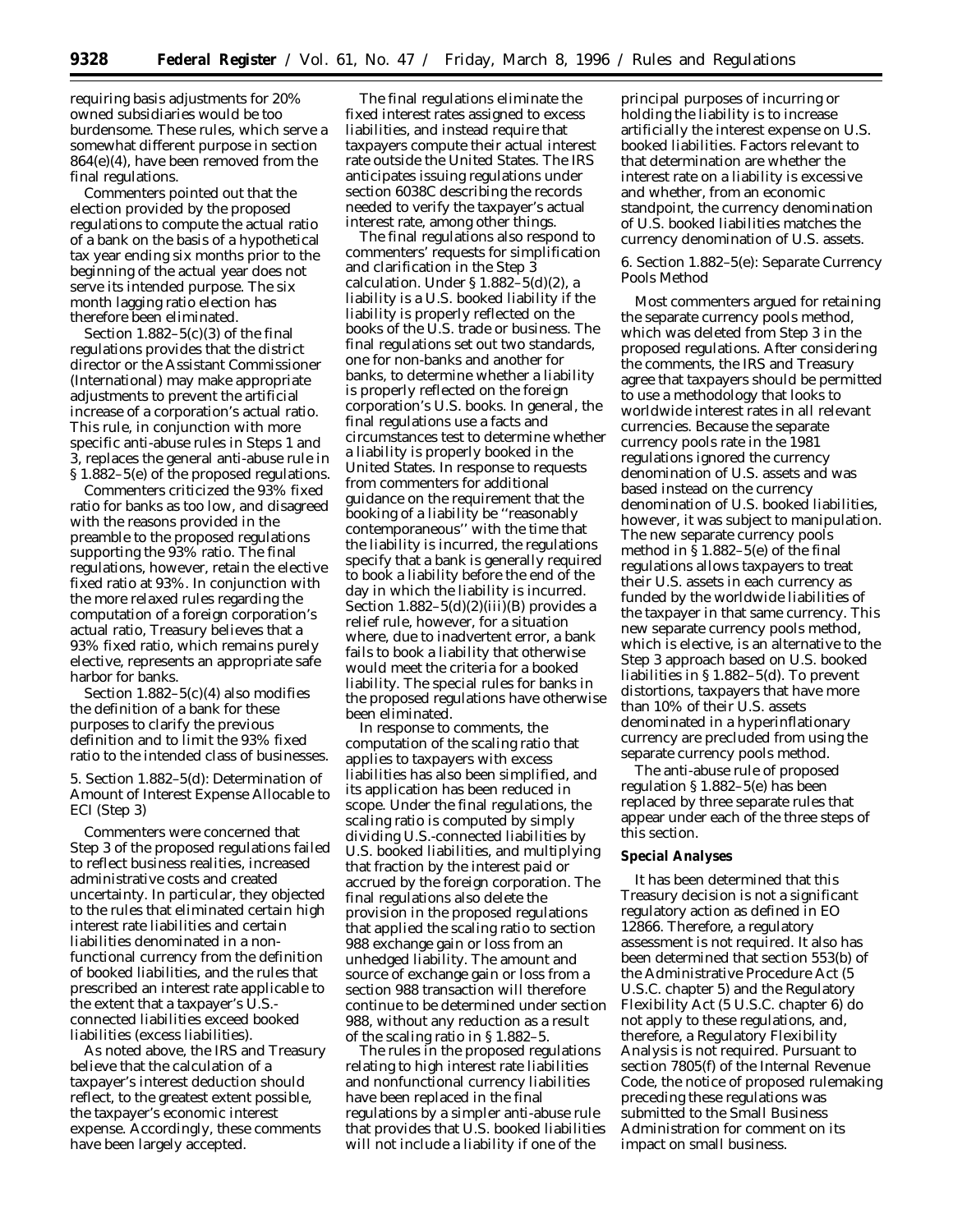**Drafting Information**

Several persons from the Office of Chief Counsel and the Treasury Department participated in drafting these regulations.

**List of Subjects in 26 CFR Part 1**

Income taxes, Reporting and recordkeeping requirements.

**Adoption of Amendments to the Regulations**

Accordingly, 26 CFR part 1 is amended as follows:

## **PART 1—INCOME TAXES**

**Paragraph 1.** The authority citation for part 1 is amended by adding an entry in numerical order to read as follows:

**Authority:** 26 U.S.C. 7805 \* \* \*

Section 1.882–5 also issued under 26 U.S.C. 882, 26 U.S.C. 864(e), 26 U.S.C. 988(d), and 26 U.S.C. 7701(l). \* \* \*

# **§ 1.861–9T [Amended]**

**Par. 2.** Section 1.861–9T, paragraph (e)(7) is amended as follows:

1. Paragraph (e)(7)(i) is removed.

- 2. The heading in paragraph (e)(7)(ii) is removed.
- 3. Paragraph (e)(7)(ii) is redesignated as the text of paragraph (e)(7).
- **Par. 3.** Section 1.882–0 is added to read as follows:

## **§ 1.882–0 Table of contents.**

This section lists captions contained in §§ 1.882–1, 1.882–2, 1.882–3, 1.882–

4 and 1.882–5.

- § 1.882–1 Taxation of foreign corporations engaged in U.S. business or of foreign corporations treated as having effectively connected income.
- (a) Segregation of income.
- (b) Imposition of tax.
- (1) Income not effectively connected with the conduct of a trade or business in the United States.
- (2) Income effectively connected with the conduct of a trade or business in the United States.
- In general.
- (ii) Determination of taxable income.
- (iii) Cross references.
- (c) Change in trade or business status.
- (d) Credits against tax.
- (e) Payment of estimated tax.
- (f) Effective date.

#### *§ 1.882–2 Income of foreign corporation treated as effectively connected with U.S. business.*

- (a) Election as to real property income.
- (b) Interest on U.S. obligations received by banks organized in possessions.
- Treatment of income.
- (d) Effective date.

## *§ 1.882–3 Gross income of a foreign corporation.*

- (a) In general.<br>(1) Inclusions
- Inclusions.
- (2) Exchange transactions.
- (3) Exclusions.
- Foreign corporations not engaged in U.S. business.
- (c) Foreign corporations engaged in U.S. business.
- (d) Effective date.

#### *§ 1.882–4 Allowance of deductions and credits to foreign corporations.*

- (a) Foreign corporations.
- (1) In general.
- (2) Return necessary.<br>(3) Filing deadline fo
- Filing deadline for return.
- (4) Return by Internal Revenue Service.
- (b) Allowed deductions and credits.<br>(1) In general.
- (1) In general.
- Verification.

*§ 1.882–5 Determination of interest deduction.*

- (a) Rules of general application.<br>(1) Overview
- Overview.
- (i) In general.
- (ii) Direct allocations.<br>(A) In general.
- (A) In general.<br>(B) Partnership
- Partnership interest.
- (2) Coordination with tax treaties.
- (3) Limitation on interest expense.<br>(4) Translation convention for fore
- (4) Translation convention for foreign currency.
- (5) Coordination with other sections.
- (6) Special rule for foreign governments.<br>(7) Elections under § 1.882-5.
- (7) Elections under  $\S 1.882-5$ .<br>(i) In general.
- In general.
- (ii) Failure to make the proper election.
- (8) Examples.<br>(b) Step 1: De Step 1: Determination of total value of
- U.S. assets for the taxable year. (1) Classification of an asset as a U.S. asset.
- (i) General rule.
- (ii) Items excluded from the definition of U.S. asset.
- (iii) Items included in the definition of U.S. asset.
- (iv) Interbranch transactions.
- (v) Assets acquired to increase U.S. assets artificially.
- (2) Determination of the value of a U.S. asset.
- (i) General rule.
- (ii) Fair-market value election.<br>(A) In general.
- (A) In general.<br>(B) Adiustmen
- Adjustment to partnership basis.
- (iii) Reduction of total value of U.S. assets by amount of bad debt reserves under section 585.
- (A) In general.<br>(B) Example.
- Example.
- (iv) Adjustment to basis of financial instruments.
- (3) Computation of total value of U.S. assets.
- (c) Step 2: Determination of total amount of U.S.-connected liabilities for the taxable year.
- (1) General rule.
- (2) Computation of the actual ratio.
- (i) In general.
- (ii) Classification of items.
- (iii) Determination of amount of worldwide liabilities.
- (iv) Determination of value of worldwide assets.
- (v) Hedging transactions.
- (vi) Treatment of partnership interests and liabilities.
- (vii) Computation of actual ratio of insurance companies.
- (viii) Interbranch transactions.
- (ix) Amounts must be expressed in a single currency.

Step 3: Determination of amount of interest expense allocable to ECI under the adjusted U.S. booked liabilities

(ii) Properly reflected on the books of the U.S. trade or business of a foreign corporation that is not a bank.

(iii) Properly reflected on the books of the U.S. trade or business of a foreign corporation that is a bank.

(iv) Liabilities of insurance companies. (v) Liabilities used to increase artificially interest expense on U.S. booked

(vii) Amount of U.S. booked liabilities of a

(3) Average total amount of U.S. booked

(4) Interest expense where U.S. booked liabilities equal or exceed U.S. liabilities.

(iii) Special rules for insurance companies. (5) U.S.-connected interest rate where U.S. booked liabilities are less than U.S.-

(ii) Interest rate on excess U.S.-connected

(e) Separate currency pools method.

(i) Determine the value of U.S. assets in

(4) Election not available if excessive hyperinflationary assets.

(2) Special rules for financial products. **Par. 4.** Section 1.882–5 is revised to

**§ 1.882–5 Determination of interest**

(a) *Rules of general application—*(1) *Overview*—(i) *In general.* The amount of interest expense of a foreign corporation that is allocable under section 882(c) to income which is (or is treated as)

(ii) Determine the U.S.-connected liabilities

(B) Identified liabilities not properly

(5) Examples.<br>(d) Step 3: De

method. (1) General rule.

(i) In general.

(A) In general.

(A) In general.

liabilities. (vi) Hedging transactions.

partner.

liabilities.

(i) In general. (ii) Scaling ratio.

(i) In general.

liabilities. (6) Examples.

(1) General rule.

(5) Examples. (f) Effective date. (1) General rule.

read as follows:

**deduction.**

reflected.

(2) U.S. booked liabilities.

Inadvertent error.

(viii) Interbranch transactions.

connected liabilities.

each currency pool.

(2) Prescribed interest rate. (3) Hedging transactions.

in each currency pool. (iii) Determine the interest expense attributable to each currency pool.

(3) Adjustments.<br>(4) Elective fixed Elective fixed ratio method of determining U.S. liabilities.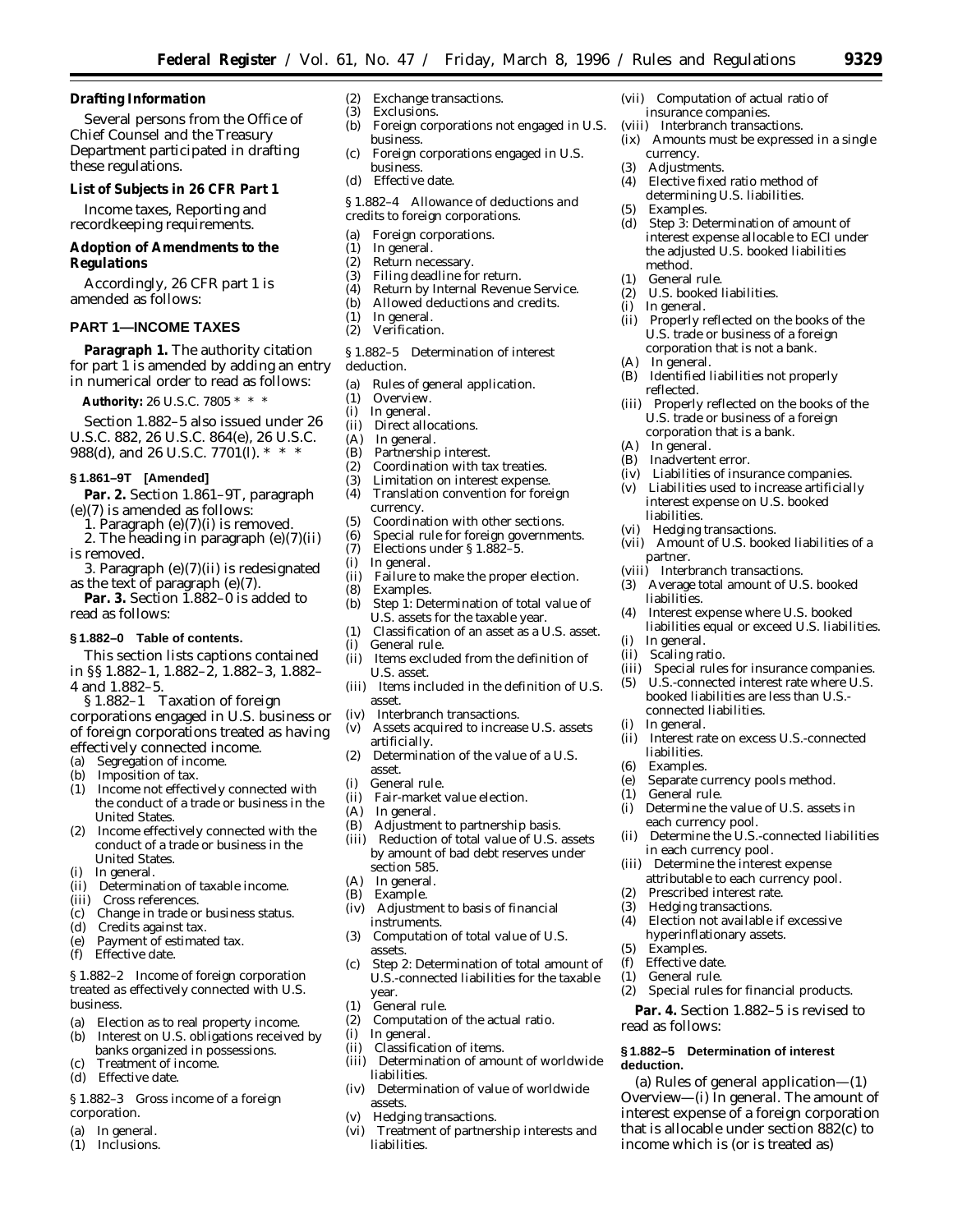effectively connected with the conduct of a trade or business within the United States (ECI) is the sum of the interest paid or accrued by the foreign corporation on its liabilities booked in the United States, as adjusted under the three-step process set forth in paragraphs (b), (c), and (d) of this section and the specially allocated interest expense determined under section  $(a)(1)(ii)$  of this section. The provisions of this section provide the exclusive rules for allocating interest expense to the ECI of a foreign corporation. Under the three-step process, the total value of the U.S. assets of a foreign corporation is first determined under paragraph (b) of this section (Step 1). Next, the amount of U.S.-connected liabilities is determined under paragraph (c) of this section (Step 2). Finally, the amount of interest paid or accrued on liabilities booked in the United States, as determined under paragraph (d)(2) of this section, is adjusted for interest expense attributable to the difference between U.S.-connected liabilities and U.S. booked liabilities (Step 3). Alternatively, a foreign corporation may elect to determine its interest rate on U.S. connected liabilities by reference to its U.S. assets, using the separate currency pools method described in paragraph (e) of this section.

(ii) *Direct allocations*—(A) *In general.* A foreign corporation that has a U.S. asset and indebtedness that meet the requirements of  $\S 1.861-10T$  (b) and (c), as limited by  $$1.861-10T(d)(1)$ , may directly allocate interest expense from such indebtedness to income from such asset in the manner and to the extent provided in § 1.861–10T. For purposes of paragraph  $(b)(1)$  or  $(c)(2)$  of this section, a foreign corporation that allocates its interest expense under the direct allocation rule of this paragraph  $(a)(1)(ii)(A)$  shall reduce the basis of the asset that meets the requirements of § 1.861–10T (b) and (c) by the principal amount of the indebtedness that meets the requirements of § 1.861– 10T (b) and (c). The foreign corporation shall also disregard any indebtedness that meets the requirements of § 1.861–10T (b) and (c) in determining the amount of the foreign corporation's liabilities under paragraphs  $(c)(2)$  and  $(d)(2)$  of this section, and shall not take into account any interest expense paid or accrued with respect to such a liability for purposes of paragraph (d) or (e) of this section.

(B) *Partnership interest.* A foreign corporation that is a partner in a partnership that has a U.S. asset and indebtedness that meet the requirements of  $\S 1.861-10T$  (b) and (c), as limited by

§ 1.861–10T(d)(1), may directly allocate its distributive share of interest expense from that indebtedness to its distributive share of income from that asset in the manner and to the extent provided in § 1.861–10T. A foreign corporation that allocates its distributive share of interest expense under the direct allocation rule of this paragraph  $(a)(1)(ii)(B)$  shall disregard any partnership indebtedness that meets the requirements of § 1.861–10T (b) and (c) in determining the amount of its distributive share of partnership liabilities for purposes of paragraphs (b)(1), (c)(2)(vi), and (d)(2)(vii) or  $(e)(1)(ii)$  of this section, and shall not take into account any partnership interest expense paid or accrued with respect to such a liability for purposes of paragraph (d) or (e) of this section. For purposes of paragraph (b)(1) of this section, a foreign corporation that directly allocates its distributive share of interest expense under this paragraph  $(a)(1)(ii)(B)$  shall-

(*1*) Reduce the partnership's basis in such asset by the amount of such indebtedness in allocating its basis in the partnership under § 1.884–  $1(d)(3)(ii)$ ; or

(*2*) Reduce the partnership's income from such asset by the partnership's interest expense from such indebtedness under § 1.884–1(d)(3)(iii).

(2) *Coordination with tax treaties.* The provisions of this section provide the exclusive rules for determining the interest expense attributable to the business profits of a permanent establishment under a U.S. income tax treaty.

(3) *Limitation on interest expense.* In no event may the amount of interest expense computed under this section exceed the amount of interest on indebtedness paid or accrued by the taxpayer within the taxable year (translated into U.S. dollars at the weighted average exchange rate for each currency prescribed by § 1.989(b)–1 for the taxable year).

(4) *Translation convention for foreign currency.* For each computation required by this section, the taxpayer shall translate values and amounts into the relevant currency at a spot rate or a weighted average exchange rate consistent with the method such taxpayer uses for financial reporting purposes, provided such method is applied consistently from year to year. Interest expense paid or accrued, however, shall be translated under the rules of § 1.988–2. The district director or the Assistant Commissioner (International) may require that any or all computations required by this section be made in U.S. dollars if the

functional currency of the taxpayer's home office is a hyperinflationary currency, as defined in § 1.985–1, and the computation in U.S. dollars is necessary to prevent distortions.

(5) *Coordination with other sections.* Any provision that disallows, defers, or capitalizes interest expense applies after determining the amount of interest expense allocated to ECI under this section. For example, in determining the amount of interest expense that is disallowed as a deduction under section 265 or 163(j), deferred under section  $163(e)(3)$  or  $267(a)(3)$ , or capitalized under section 263A with respect to a United States trade or business, a taxpayer takes into account only the amount of interest expense allocable to ECI under this section.

(6) *Special rule for foreign governments.* The amount of interest expense of a foreign government, as defined in  $\S 1.892 - 2\tilde{T}$ (a), that is allocable to ECI is the total amount of interest paid or accrued within the taxable year by the United States trade or business on U.S.-booked liabilities (as defined in paragraph (d)(2) of this section). Interest expense of a foreign government, however, is not allocable to ECI to the extent that it is incurred with respect to U.S.-booked liabilities that exceed 80 percent of the total value of U.S. assets for the taxable year (determined under paragraph (b) of this section). This paragraph (a)(6) does not apply to controlled commercial entities within the meaning of § 1.892–5T.

(7) *Elections under § 1.882–5*—(i) *In general.* A corporation must make each election provided in this section on the corporation's Federal income tax return for the first taxable year beginning on or after the effective date of this section. An amended return does not qualify for this purpose, nor shall the provisions of § 301.9100–1 of this chapter and any guidance promulgated thereunder apply. Each election under this section, whether an election for the first taxable year or a subsequent change of election, shall be made by the corporation calculating its interest expense deduction in accordance with the methods elected. An elected method must be used for a minimum period of five years before the taxpayer may elect a different method. To change an election before the end of the requisite five-year period, a taxpayer must obtain the consent of the Commissioner or her delegate. The Commissioner or her delegate will generally consent to a taxpayer's request to change its election only in rare and unusual circumstances.

(ii) *Failure to make the proper election.* If a taxpayer, for any reason, fails to make an election provided in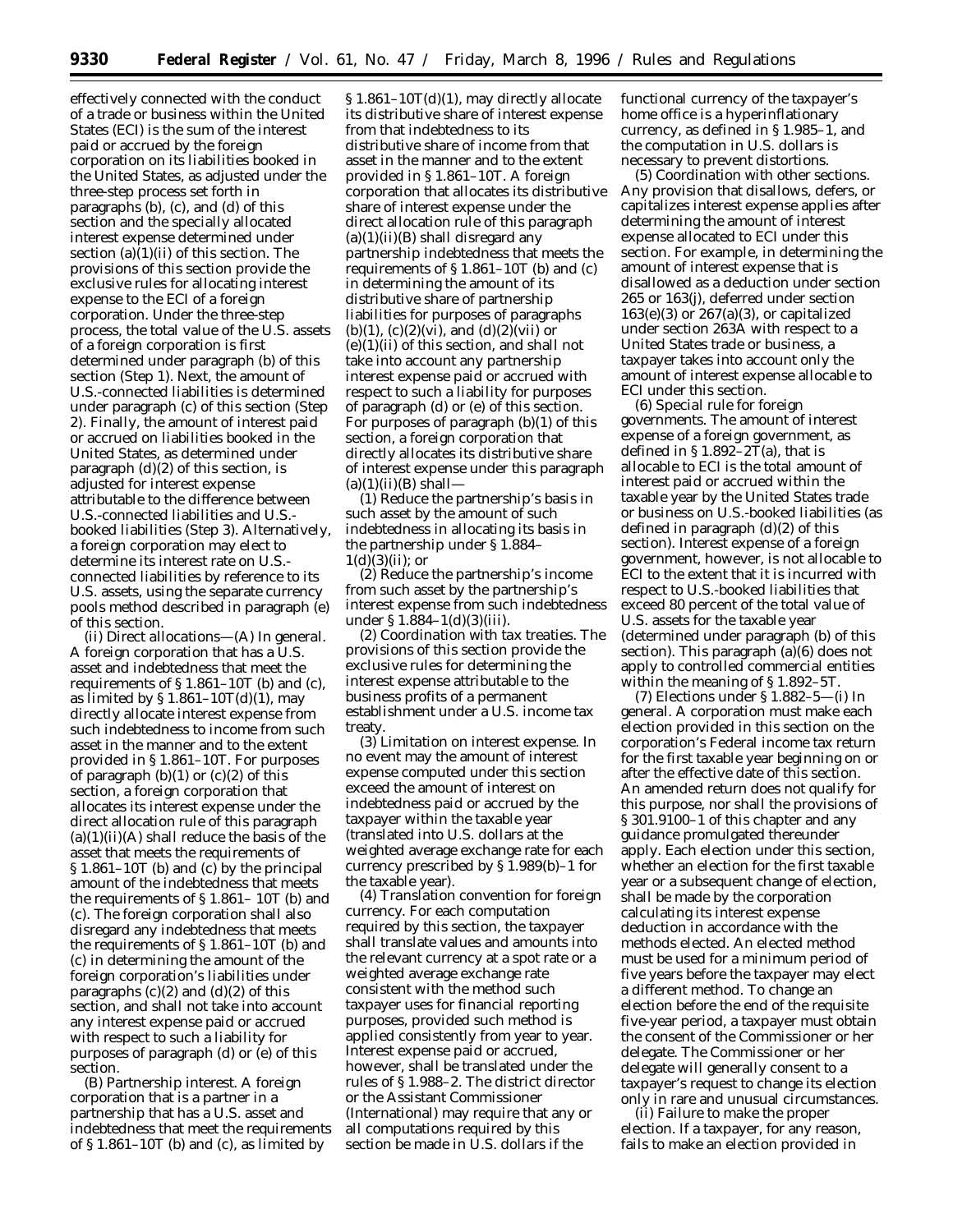this section in a timely fashion, the district director or the Assistant Commissioner (International) may make any or all of the elections provided in this section on behalf of the taxpayer, and such elections shall be binding as if made by the taxpayer.

(8) *Examples.* The following examples illustrate the application of paragraph (a) of this section:

*Example 1. Direct allocations.* (i) *Facts: FC* is a foreign corporation that conducts business through a branch, *B*, in the United States. Among *B*'s U.S. assets is an interest in a partnership, *P*, that is engaged in airplane leasing solely in the U.S. *FC* contributes  $200 \times$  to  $\overrightarrow{P}$  in exchange for its partnership interest. *P* incurs qualified nonrecourse indebtedness within the meaning of § 1.861–10T to purchase an airplane. *FC*'s share of the liability of *P*, as determined under section 752, is 800×.

(ii) *Analysis:* Pursuant to paragraph  $(a)(1)(ii)(B)$  of this section,  $\overline{FC}$  is permitted to directly allocate its distributive share of the interest incurred with respect to the qualified nonrecourse indebtedness to *FC*'s distributive share of the rental income generated by the airplane. A liability the interest on which is allocated directly to the income from a particular asset under paragraph  $(a)(1)(ii)(B)$  of this section is disregarded for purposes of paragraphs (b)(1),  $(c)(2)(vi)$ , and  $(d)(2)(vii)$  or  $(e)(1)(ii)$  this section. Consequently, for purposes of determining the value of *FC*'s assets under paragraphs  $(b)(1)$  and  $(c)(2)(vi)$  of this section, *FC*'s basis in *P* is reduced by the 800× liability as determined under section 752, but is not increased by the 800× liability that is directly allocated under paragraph  $(a)(1)(ii)(B)$  of this section. Similarly, pursuant to paragraph  $(a)(1)(ii)(B)$  of this section, the 800× liability is disregarded for purposes of determining *FC*'s liabilities under paragraphs  $(c)(2)(vi)$  and  $(d)(2)(vii)$  of this section.

*Example 2. Limitation on interest expense*—(i) *FC* is a foreign corporation that conducts a real estate business in the United States. In its 1997 tax year, *FC* has no outstanding indebtedness, and therefore incurs no interest expense. *FC* elects to use the 50% fixed ratio under paragraph (c)(4) of this section.

(ii) Under paragraph (a)(3) of this section, *FC* is not allowed to deduct any interest expense that exceeds the amount of interest on indebtedness paid or accrued in that taxable year. Since *FC* incurred no interest expense in taxable year 1997, *FC* will not be entitled to any interest deduction for that year under § 1.882–5, notwithstanding the fact that *FC* has elected to use the 50% fixed ratio.

*Example 3. Coordination with other sections*—(i) *FC* is a foreign corporation that is a bank under section  $585(a)(2)$  and a financial institution under section 265(b)(5). *FC* is a calendar year taxpayer, and operates a U.S. branch, *B*. Throughout its taxable year 1997, *B* holds only two assets that are U.S. assets within the meaning of paragraph (b)(1) of this section. *FC* does not make a fairmarket value election under paragraph

 $(b)(2)(ii)$  of this section, and, therefore, values its U.S. assets according to their bases under paragraph  $(b)(2)(i)$  of this section. The first asset is a taxable security with an adjusted basis of \$100. The second asset is an obligation the interest on which is exempt from federal taxation under section 103, with an adjusted basis of \$50. The tax-exempt obligation is not a qualified tax-exempt obligation as defined by section 265(b)(3)(B).

(ii) *FC* calculates its interest expense under § 1.882–5 to be \$12. Under paragraph (a)(5) of this section, however, a portion of the interest expense that is allocated to *FC*'s effectively connected income under § 1.882– 5 is disallowed in accordance with the provisions of section 265(b). Using the methodology prescribed under section 265, the amount of disallowed interest expense is \$4, calculated as follows:

# $$12 \times \frac{$50 \text{ Tax-exempt U.S. assets}}{4} = $4$

## \$150 Total U.S. assets

(iii) Therefore, *FC* deducts a total of \$8 (\$12–\$4) of interest expense attributable to its effectively connected income in 1997.

*Example 4. Treaty exempt asset*—(i) *FC* is a foreign corporation, resident in Country X, that is actively engaged in the banking business in the United States through a permanent establishment, *B*. The income tax treaty in effect between Country X and the United States provides that *FC* is not taxable on foreign source income earned by its U.S. permanent establishment. In its 1997 tax year, *B* earns \$90 of U.S. source income from U.S. assets with an adjusted tax basis of \$900, and \$12 of foreign source interest income from U.S. assets with an adjusted tax basis of \$100. *FC*'s U.S. interest expense deduction, computed in accordance with  $\S 1.882 - 5$ , is  $$500$ .

(ii) Under paragraph (a)(5) of this section, *FC* is required to apply any provision that disallows, defers, or capitalizes interest expense after determining the interest expense allocated to ECI under § 1.882–5. Section 265(a)(2) disallows interest expense that is allocable to one or more classes of income that are wholly exempt from taxation under subtitle A of the Internal Revenue Code. Section 1.265–1(b) provides that income wholly exempt from taxes includes both income excluded from tax under any provision of subtitle A and income wholly exempt from taxes under any other law. Section 894 specifies that the provisions of subtitle A are applied with due regard to any relevant treaty obligation of the United States. Because the treaty between the United States and Country X exempts foreign source income earned by B from U.S. tax, *FC* has assets that produce income wholly exempt from taxes under subtitle A, and must therefore allocate a portion of its § 1.882–5 interest expense to its exempt income. Using the methodology prescribed under section 265, the amount of disallowed interest expense is \$50, calculated as follows:

 $$500 \times \_$   $8500 \times \_$  = \$50 \$100 Treaty-exempt U.S. assets

\$1000 Total U.S. assets

(iii) Therefore, *FC* deducts a total of \$450 (\$500–\$50) of interest expense attributable to its effectively connected income in 1997.

(b) *Step 1: Determination of total value of U.S. assets for the taxable year*—(1) *Classification of an asset as a U.S. asset*—(i) *General rule.* Except as otherwise provided in this paragraph (b)(1), an asset is a U.S. asset for purposes of this section to the extent that it is a U.S. asset under  $\S 1.884-1(d)$ . For purposes of this section, the term *determination date,* as used in § 1.884– 1(d), means each day for which the total value of U.S. assets is computed under paragraph (b)(3) of this section.

(ii) *Items excluded from the definition of U.S. asset.* For purposes of this section, the term *U.S. asset* excludes an asset to the extent it produces income or gain described in sections 883 (a)(3) and (b).

(iii) *Items included in the definition of U.S. asset.* For purposes of this section, the term *U.S.* asset includes-

(A) U.S. real property held in a wholly-owned domestic subsidiary of a foreign corporation that qualifies as a bank under section 585(a)(2)(B) (without regard to the second sentence thereof), provided that the real property would qualify as used in the foreign corporation's trade or business within the meaning of  $\S 1.864-4(c)$  (2) or (3) if held directly by the foreign corporation and either was initially acquired through foreclosure or similar proceedings or is U.S. real property occupied by the foreign corporation (the value of which shall be adjusted by the amount of any indebtedness that is reflected in the value of the property);

(B) An asset that produces income treated as ECI under section 921(d) or 926(b) (relating to certain income of a FSC and certain dividends paid by a FSC to a foreign corporation);

(C) An asset that produces income treated as ECI under section 953(c)(3)(C) (relating to certain income of a captive insurance company that a corporation elects to treat as ECI) that is not otherwise ECI; and

(D) An asset that produces income treated as ECI under section 882(e) (relating to certain interest income of possessions banks).

(iv) *Interbranch transactions.* A transaction of any type between separate offices or branches of the same taxpayer does not create a U.S. asset.

(v) *Assets acquired to increase U.S. assets artificially.* An asset shall not be treated as a U.S. asset if one of the principal purposes for acquiring or using that asset is to increase artificially the U.S. assets of a foreign corporation on the determination date. Whether an asset is acquired or used for such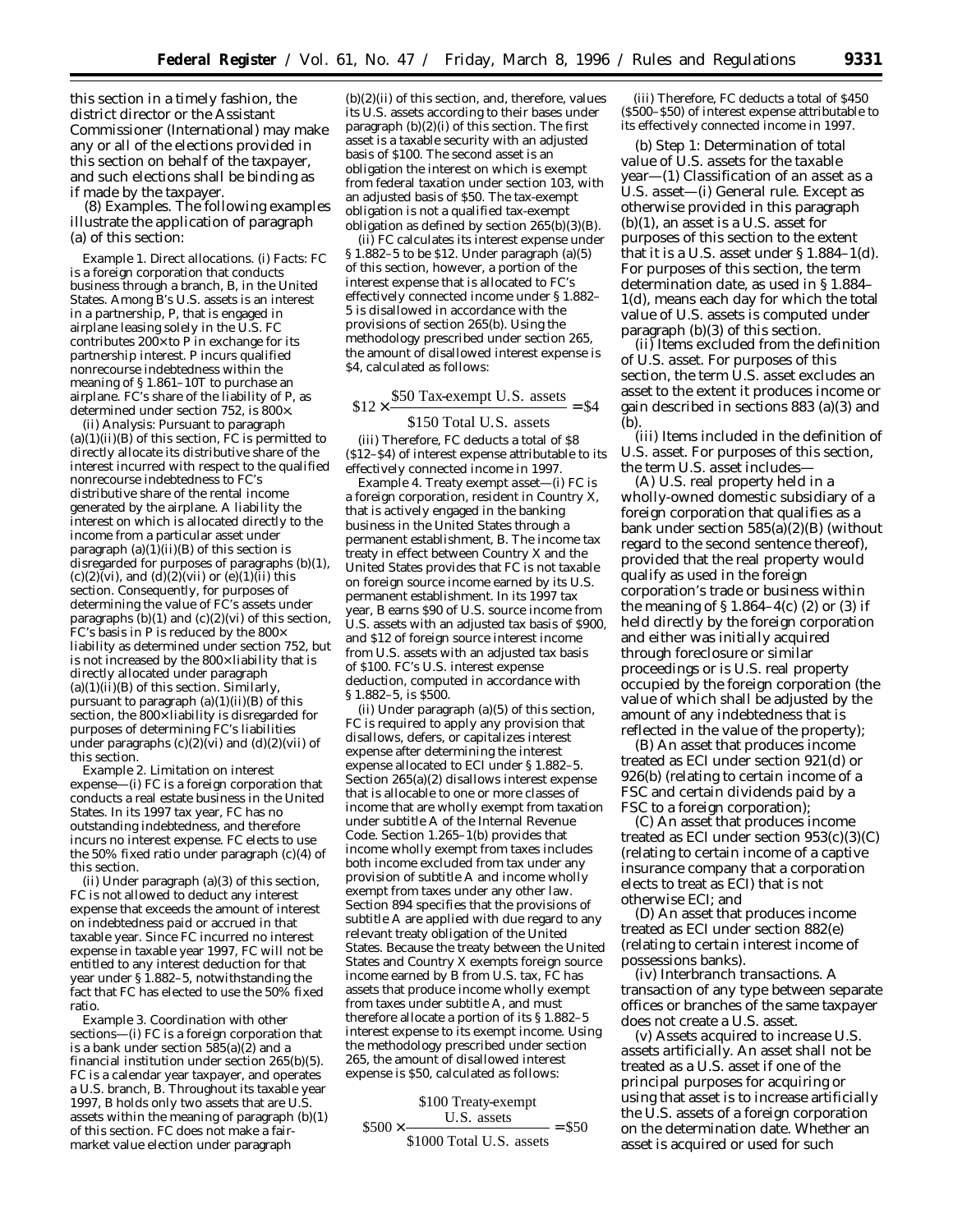purpose will depend upon all the facts and circumstances of each case. Factors to be considered in determining whether one of the principal purposes in acquiring or using an asset is to increase artificially the U.S. assets of a foreign corporation include the length of time during which the asset was used in a U.S. trade or business, whether the asset was acquired from a related person, and whether the aggregate value of the U.S. assets of the foreign corporation increased temporarily on or around the determination date. A purpose may be a principal purpose even though it is outweighed by other purposes (taken together or separately).

(2) *Determination of the value of a U.S. asset*—(i) *General rule.* The value of a U.S. asset is the adjusted basis of the asset for determining gain or loss from the sale or other disposition of that item, further adjusted as provided in paragraph  $(b)(2)$ (iii) of this section.

(ii) *Fair-market value election*—(A) *In general.* A taxpayer may elect to value all of its U.S. assets on the basis of fair market value, subject to the requirements of  $\S 1.861 - 9T(g)(1)(iii)$ , and provided the taxpayer uses the methodology prescribed in § 1.861– 9T(h). Once elected, the fair market value must be used by the taxpayer for both Step 1 and Step 2 described in paragraphs (b) and (c) of this section, and must be used in all subsequent taxable years unless the Commissioner or her delegate consents to a change.

(B) *Adjustment to partnership basis.* If a partner makes a fair market value election under paragraph (b)(2)(ii) of this section, the value of the partner's interest in a partnership that is treated as an asset shall be the fair market value of his partnership interest, increased by the fair market value of the partner's share of the liabilities determined under paragraph  $(c)(2)(vi)$  of this section. See  $§ 1.884-1(d)(3).$ 

(iii) *Reduction of total value of U.S. assets by amount of bad debt reserves under section 585*—(A) *In general.* The total value of loans that qualify as U.S. assets shall be reduced by the amount of any reserve for bad debts additions to which are allowed as deductions under section 585.

(B) *Example.* The following example illustrates the provisions of paragraph  $(b)(2)(iii)(A)$  of this section:

*Example. Foreign banks; bad debt reserves. FC* is a foreign corporation that qualifies as a bank under section  $585(a)(2)(B)$  (without regard to the second sentence thereof), but is not a large bank as defined in section 585(c)(2). *FC* conducts business through a branch, *B*, in the United States. Among *B*'s U.S. assets are a portfolio of loans with an adjusted basis of \$500. *FC* accounts for its

bad debts for U.S. federal income tax purposes under the reserve method, and *B* maintains a deductible reserve for bad debts of \$50. Under paragraph (b)(2)(iii) of this section, the total value of *FC*'s portfolio of loans is  $$450 ($500 - $50).$ 

## (iv) *Adjustment to basis of financial instruments.* [Reserved]

(3) *Computation of total value of U.S. assets.* The total value of U.S. assets for the taxable year is the average of the sums of the values (determined under paragraph (b)(2) of this section) of U.S. assets. For each U.S. asset, value shall be computed at the most frequent, regular intervals for which data are reasonably available. In no event shall the value of any U.S. asset be computed less frequently than monthly by a large bank (as defined in section 585(c)(2)) and semi-annually by any other taxpayer.

(c) *Step 2: Determination of total amount of U.S.-connected liabilities for the taxable year*—(1) *General rule.* The amount of U.S.-connected liabilities for the taxable year equals the total value of U.S. assets for the taxable year (as determined under paragraph (b)(3) of this section) multiplied by the actual ratio for the taxable year (as determined under paragraph  $(c)(2)$  of this section) or, if the taxpayer has made an election in accordance with paragraph (c)(4) of this section, by the fixed ratio.

(2) *Computation of the actual ratio*— (i) *In general.* A taxpayer's actual ratio for the taxable year is the total amount of its worldwide liabilities for the taxable year divided by the total value of its worldwide assets for the taxable year. The total amount of worldwide liabilities and the total value of worldwide assets for the taxable year is the average of the sums of the amounts of the taxpayer's worldwide liabilities and the values of its worldwide assets (determined under paragraphs (c)(2) (iii) and (iv) of this section). In each case, the sums must be computed semiannually by a large bank (as defined in section  $585(c)(2)$  and annually by any other taxpayer.

(ii) *Classification of items.* The classification of an item as a liability or an asset must be consistent from year to year and in accordance with U.S. tax principles.

(iii) *Determination of amount of worldwide liabilities.* The amount of a liability must be determined consistently from year to year and must be substantially in accordance with U.S. tax principles. To be substantially in accordance with U.S. tax principles, the principles used to determine the amount of a liability must not differ from U.S. tax principles to a degree that will materially affect the value of

taxpayer's worldwide liabilities or the taxpayer's actual ratio.

(iv) *Determination of value of worldwide assets.* The value of an asset must be determined consistently from year to year and must be substantially in accordance with U.S. tax principles. To be substantially in accordance with U.S. tax principles, the principles used to determine the value of an asset must not differ from U.S. tax principles to a degree that will materially affect the value of the taxpayer's worldwide assets or the taxpayer's actual ratio. The value of an asset is the adjusted basis of that asset for determining the gain or loss from the sale or other disposition of that asset, adjusted in the same manner as the basis of U.S. assets are adjusted under paragraphs  $(b)(2)$  (ii) through (iv) of this section.

(v) *Hedging transactions.* [Reserved] (vi) *Treatment of partnership interests and liabilities.* For purposes of computing the actual ratio, the value of a partner's interest in a partnership that will be treated as an asset is the partner's adjusted basis in its partnership interest, reduced by the partner's share of liabilities of the partnership as determined under section 752 and increased by the partner's share of liabilities determined under this paragraph (c)(2)(vi). If the partner has made a fair market value election under paragraph  $(b)(2)(ii)$  of this section, the value of its interest in the partnership shall be increased by the fair market value of the partner's share of the liabilities determined under this paragraph  $(c)(2)(vi)$ . For purposes of this section a partner shares in any liability of a partnership in the same proportion that it shares, for income tax purposes, in the expense attributable to that liability for the taxable year. A partner's adjusted basis in a partnership interest cannot be less than zero.

(vii) *Computation of actual ratio of insurance companies.* [Reserved]

(viii) *Interbranch transactions.* A transaction of any type between separate offices or branches of the same taxpayer does not create an asset or a liability.

(ix) *Amounts must be expressed in a single currency.* The actual ratio must be computed in either U.S. dollars or the functional currency of the home office of the taxpayer, and that currency must be used consistently from year to year. For example, a taxpayer that determines the actual ratio annually using British pounds converted at the spot rate for financial reporting purposes must translate the U.S. dollar values of assets and amounts of liabilities of the U.S. trade or business into pounds using the spot rate on the last day of its taxable year. The district director or the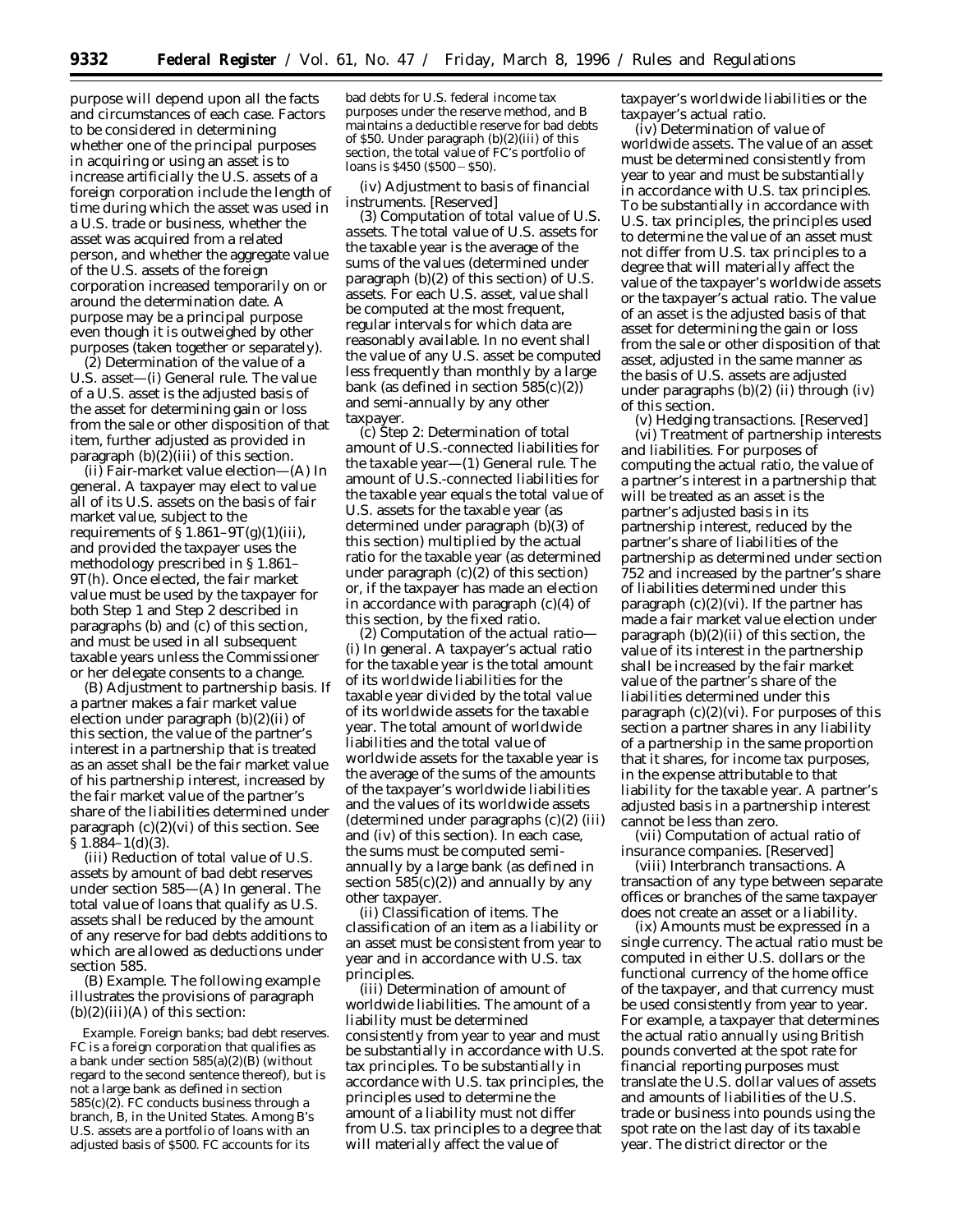Assistant Commissioner (International) may require that the actual ratio be computed in dollars if the functional currency of the taxpayer's home office is a hyperinflationary currency, as defined in § 1.985–1, that materially distorts the actual ratio.

(3) *Adjustments.* The district director or the Assistant Commissioner (International) may make appropriate adjustments to prevent a foreign corporation from intentionally and artificially increasing its actual ratio. For example, the district director or the Assistant Commissioner (International) may offset a loan made from or to one person with a loan made to or from another person if any of the parties to the loans are related persons, within the meaning of section 267(b) or 707(b)(1), and one of the principal purposes for entering into the loans was to increase artificially the actual ratio of a foreign corporation. A purpose may be a principal purpose even though it is outweighed by other purposes (taken together or separately).

(4) *Elective fixed ratio method of determining U.S. liabilities.* A taxpayer that is a bank as defined in section 585(a)(2)(B)(without regard to the second sentence thereof) may elect to use a fixed ratio of 93 percent in lieu of the actual ratio. A taxpayer that is neither a bank nor an insurance company may elect to use a fixed ratio of 50 percent in lieu of the actual ratio.

(5) *Examples.* The following examples illustrate the application of paragraph (c) of this section:

*Example 1. Classification of item not in accordance with U.S. tax principles.* Bank *Z*, a resident of country  $X$ , has a branch in the United States through which it conducts its banking business. In preparing its financial statements in country *X, Z* treats an instrument documented as perpetual subordinated debt as a liability. Under U.S. tax principles, however, this instrument is treated as equity. Consequently, the classification of this instrument as a liability for purposes of paragraph  $(c)(2)(iii)$  of this section is not in accordance with U.S. tax principles.

*Example 2. Valuation of item not substantially in accordance with U.S. tax principles.* Bank *Z,* a resident of country *X*, has a branch in the United States through which it conducts its banking business. Bank *Z* is a large bank as defined in section 585(c)(2). The tax rules of country *X* allow Bank *Z* to take deductions for additions to certain reserves. Bank *Z* decreases the value of the assets on its financial statements by the amounts of the reserves. The additions to the reserves under country *X* tax rules cause the value of Bank *Z*'s assets to differ from the value of those assets determined under U.S. tax principles to a degree that materially affects the value of taxpayer's worldwide assets. Consequently, the valuation of Bank

*Z*'s worldwide assets under country *X* tax principles is not substantially in accordance with U.S. tax principles. Bank *Z* must increase the value of its worldwide assets under paragraph (c)(2)(iii) of this section by the amount of its country *X* reserves.

*Example 3. Valuation of item substantially in accordance with U.S. tax principles.* Bank *Z*, a resident of country *X*, has a branch in the United States through which it conducts its banking business. In determining the value of its worldwide assets, Bank *Z* computes the adjusted basis of certain non-U.S. assets according to the depreciation methodology provided under country *X* tax laws, which is different than the depreciation methodology provided under U.S. tax law. If the depreciation methodology provided under country *X* tax laws does not differ from U.S. tax principles to a degree that materially affects the value of Bank *Z*'s worldwide assets or Bank *Z*'s actual ratio as computed under paragraph (c)(2) of this section, then the valuation of Bank *Z*'s worldwide assets under paragraph  $(c)(2)(iv)$  of this section is substantially in accordance with U.S. tax principles.

*Example 4.* [Reserved]

*Example 5. Adjustments. FC* is a foreign corporation engaged in the active conduct of a banking business through a branch, *B,* in the United States. *P*, an unrelated foreign corporation, deposits \$100,000 in the home office of *FC.* Shortly thereafter, in a transaction arranged by the home office of *FC, B* lends \$80,000 bearing interest at an arm's length rate to *S*, a wholly owned U.S. subsidiary of *P.* The district director or the Assistant Commissioner (International) determines that one of the principal purposes for making and incurring such loans is to increase *FC*'s actual ratio. For purposes of this section, therefore, *P* is treated as having directly lent \$80,000 to S. Thus, for purposes of paragraph (c) of this section (Step 2), the district director or the Assistant Commissioner (International) may offset *FC*'s liability and asset arising from this transaction, resulting in a net liability of \$20,000 that is not a booked liability of *B.* Because the loan to *S* from *B* was initiated and arranged by the home office of *FC,* with no material participation by *B*, the loan to *S* will not be treated as a U.S. asset.

(d) *Step 3: Determination of amount of interest expense allocable to ECI under the adjusted U.S. booked liabilities method—*(1) *General rule.* The adjustment to the amount of interest expense paid or accrued on U.S. booked liabilities is determined by comparing the amount of U.S.-connected liabilities for the taxable year, as determined under paragraph (c) of this section, with the average total amount of U.S. booked liabilities, as determined under paragraphs (d)(2) and (3) of this section. If the average total amount of U.S. booked liabilities equals or exceeds the amount of U.S.-connected liabilities, the adjustment to the interest expense on U.S. booked liabilities is determined under paragraph (d)(4) of this section. If the amount of U.S.-connected liabilities

exceeds the average total amount of U.S. booked liabilities, the adjustment to the amount of interest expense paid or accrued on U.S. booked liabilities is determined under paragraph (d)(5) of this section.

(2) *U.S. booked liabilities—*(i) *In general.* A liability is a *U.S. booked liability* if it is properly reflected on the books of the U.S. trade or business, within the meaning of paragraph  $(d)(2)(ii)$  or (iii) of this section.

(ii) *Properly reflected on the books of the U.S. trade or business of a foreign corporation that is not a bank—*(A) *In general.* A liability, whether interest bearing or non-interest bearing, is properly reflected on the books of the U.S. trade or business of a foreign corporation that is not a bank as described in section 585(a)(2)(B) (without regard to the second sentence thereof) if—

(*1*) The liability is secured predominantly by a U.S. asset of the foreign corporation;

(*2*) The foreign corporation enters the liability on a set of books relating to an activity that produces ECI at a time reasonably contemporaneous with the time at which the liability is incurred; or

(*3*) The foreign corporation maintains a set of books and records relating to an activity that produces ECI and the District Director or Assistant Commissioner (International) determines that there is a direct connection or relationship between the liability and that activity. Whether there is a direct connection between the liability and an activity that produces ECI depends on the facts and circumstances of each case.

(B) *Identified liabilities not properly reflected.* A liability is not properly reflected on the books of the U.S. trade or business merely because a foreign corporation identifies the liability pursuant to  $$ 1.884-4(b)(1)(ii)$  and  $(b)(3)$ .

(iii) *Properly reflected on the books of the U.S. trade or business of a foreign corporation that is a bank—*(A) *In general.* A liability, whether interest bearing or non-interest bearing, is properly reflected on the books of the U.S. trade or business of a foreign corporation that is a bank as described in section 585(a)(2)(B) (without regard to the second sentence thereof) if—

(*1*) The bank enters the liability on a set of books relating to an activity that produces ECI before the close of the day on which the liability is incurred; and

(*2*) There is a direct connection or relationship between the liability and that activity. Whether there is a direct connection between the liability and an activity that produces ECI depends on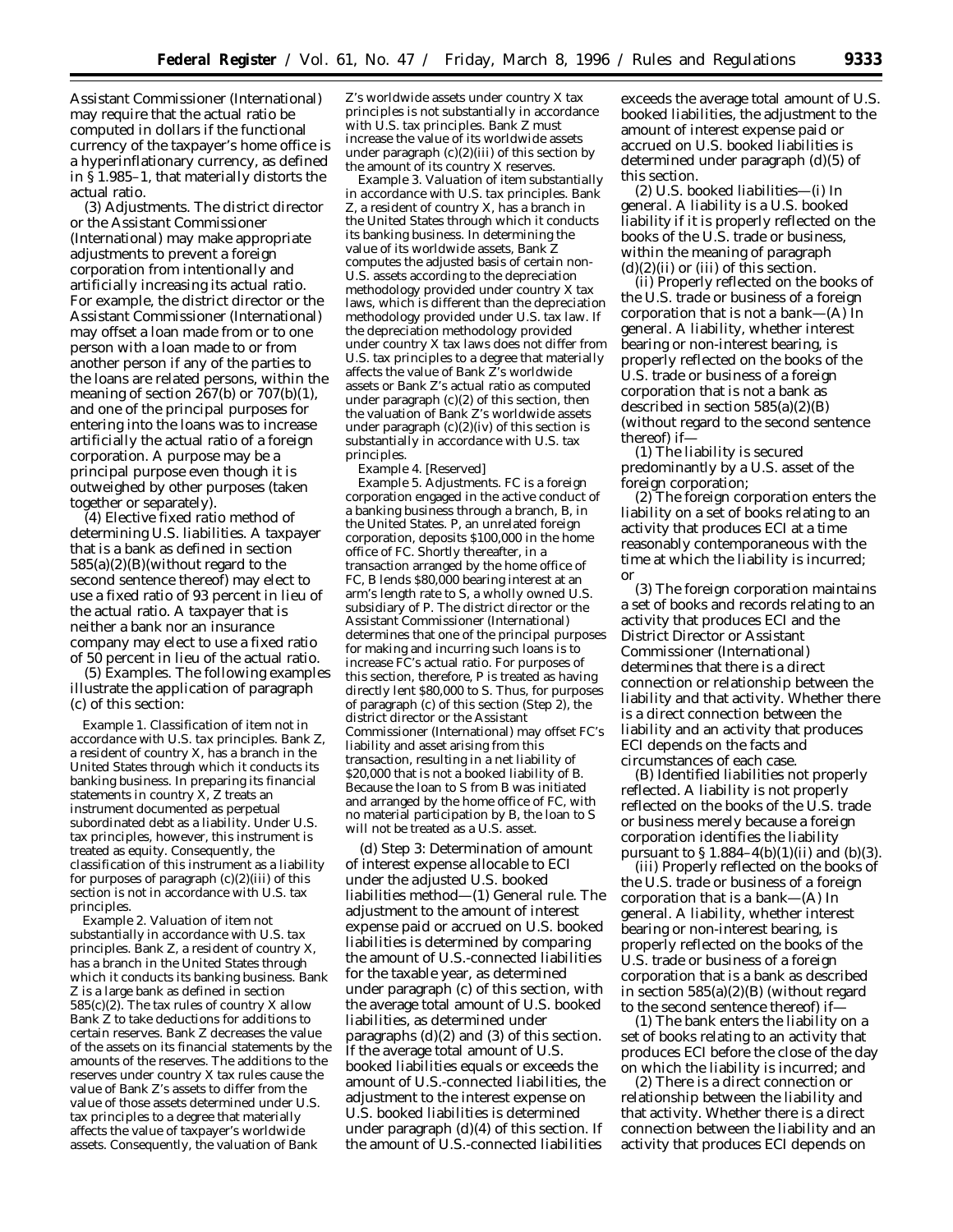the facts and circumstances of each case.

(B) *Inadvertent error.* If a bank fails to enter a liability in the books of the activity that produces ECI before the close of the day on which the liability was incurred, the liability may be treated as a U.S. booked liability only if, under the facts and circumstances, the taxpayer demonstrates a direct connection or relationship between the liability and the activity that produces ECI and the failure to enter the liability in those books was due to inadvertent error.

(iv) *Liabilities of insurance companies.* [Reserved]

(v) *Liabilities used to increase artificially interest expense on U.S. booked liabilities.* U.S. booked liabilities shall not include a liability if one of the principal purposes for incurring or holding the liability is to increase artificially the interest expense on the U.S. booked liabilities of a foreign corporation. Whether a liability is incurred or held for the purpose of artificially increasing interest expense will depend upon all the facts and circumstances of each case. Factors to be considered in determining whether one of the principal purposes for incurring or holding a liability is to increase artificially the interest expense on U.S. booked liabilities of a foreign corporation include whether the interest expense on the liability is excessive when compared to other liabilities of the foreign corporation denominated in the same currency and whether the currency denomination of the liabilities of the U.S. branch substantially matches the currency denomination of the U.S. branch's assets. A purpose may be a principal purpose even though it is outweighed by other purposes (taken together or separately).

(vi) *Hedging transactions.* [Reserved] (vii) *Amount of U.S. booked liabilities of a partner.* A partner's share of liabilities of a partnership is considered a booked liability of the partner provided that it is properly reflected on the books (within the meaning of paragraph (d)(2)(ii) of this section) of the U.S. trade or business of the partnership.

(viii) *Interbranch transactions.* A transaction of any type between separate offices or branches of the same taxpayer does not result in the creation of a liability.

(3) *Average total amount of U.S. booked liabilities.* The *average total amount* of U.S. booked liabilities for the taxable year is the average of the sums of the amounts (determined under paragraph (d)(2) of this section) of U.S. booked liabilities. The amount of U.S.

booked liabilities shall be computed at the most frequent, regular intervals for which data are reasonably available. In no event shall the amount of U.S. booked liabilities be computed less frequently than monthly by a large bank (as defined in section  $585(c)(2)$ ) and semi-annually by any other taxpayer.

(4) *Interest expense where U.S. booked liabilities equal or exceed U.S. liabilities*—(i) *In general.* If the average total amount of U.S. booked liabilities (as determined in paragraphs (d)(2) and (3) of this section) exceeds the amount of U.S.-connected liabilities (as determined under paragraph (c) of this section (Step 2)), the interest expense allocable to ECI is the product of the total amount of interest paid or accrued within the taxable year by the U.S. trade or business on U.S. booked liabilities and the scaling ratio set out in paragraph (d)(4)(ii) of this section. For purposes of this section, the reduction resulting from the application of the scaling ratio is applied pro-rata to all interest expense paid or accrued by the foreign corporation. A similar reduction in income, expense, gain, or loss from a hedging transaction (as described in paragraph  $(d)(2)(vi)$  of this section) must also be determined by multiplying such income, expense, gain, or loss by the scaling ratio. If the average total amount of U.S. booked liabilities (as determined in paragraph (d)(3) of this section) equals the amount of U.S.-connected liabilities (as determined under *Step 2*), the interest expense allocable to ECI is the total amount of interest paid or accrued within the taxable year by the U.S. trade or business on U.S. booked liabilities.

(ii) *Scaling ratio.* For purposes of this section, the scaling ratio is a fraction the numerator of which is the amount of U.S.-connected liabilities and the denominator of which is the average total amount of U.S. booked liabilities.

(iii) *Special rules for insurance companies.* [Reserved]

(5) *U.S.-connected interest rate where U.S. booked liabilities are less than U.S.-connected liabilities*—(i) *In general.* If the amount of U.S.-connected liabilities (as determined under paragraph (c) of this section (Step 2)) exceeds the average total amount of U.S. booked liabilities, the interest expense allocable to ECI is the total amount of interest paid or accrued within the taxable year by the U.S. trade or business on U.S. booked liabilities, plus the excess of the amount of U.S. connected liabilities over the average total amount of U.S. booked liabilities multiplied by the interest rate determined under paragraph (d)(5)(ii) of this section.

(ii) *Interest rate on excess U.S. connected liabilities.* The applicable interest rate on excess U.S.-connected liabilities is determined by dividing the total interest expense paid or accrued for the taxable year on U.S.-dollar liabilities shown on the books of the offices or branches of the foreign corporation outside the United States by the average U.S.-dollar denominated liabilities (whether interest-bearing or not) shown on the books of the offices or branches of the foreign corporation outside the United States for the taxable year.

(6) *Examples.* The following examples illustrate the rules of this section:

*Example 1. Computation of interest expense; actual ratio*—(i) *Facts.* (A) *FC* is a foreign corporation that is not a bank and that actively conducts a real estate business through a branch, *B*, in the United States. For the taxable year, *FC*'s balance sheet and income statement is as follows (assume amounts are in U.S. dollars and computed in accordance with paragraphs (b)(2) and (b)(3) of this section):

|         | Value   |          |
|---------|---------|----------|
| Asset 1 | \$2,000 |          |
| Asset 2 | 2.500   |          |
|         | 5.500   |          |
|         | Amount  | Interest |
|         | \$800   | 56       |
|         | 3,200   | 256      |
|         | 6,000   | 0        |
|         |         |          |

(B) Asset 1 is the stock of *FC*'s whollyowned domestic subsidiary that is also actively engaged in the real estate business. Asset 2 is a building in the United States producing rental income that is entirely ECI to *FC*. Asset 3 is a building in the home country of *FC* that produces rental income. Liabilities 1 and 2 are loans that bear interest at the rates of 7% and 8%, respectively. Liability 1 is a booked liability of B, and Liability 2 is booked in *FC*'s home country. Assume that *FC* has not elected to use the fixed ratio in Step 2.

(ii) *Step 1.* Under paragraph (b)(1) of this section, Assets 1 and 3 are not U.S. assets, while Asset 2 qualifies as a U.S. asset. Thus, under paragraph (b)(3) of this section, the total value of U.S. assets for the taxable year is \$2,500, the value of Asset 2.

(iii) *Step 2.* Under paragraph (c)(1) of this section, the amount of  $\overline{FC}$ 's U.S.-connected liabilities for the taxable year is determined by multiplying \$2,500 (the value of U.S. assets determined under Step 1) by the actual ratio for the taxable year. The actual ratio is the average amount of *FC*'s worldwide liabilities divided by the average value of *FC*'s worldwide assets. The amount of Liability 1 is \$800, and the amount of Liability 2 is \$3,200. Thus, the numerator of the actual ratio is \$4,000. The average value of worldwide assets is \$10,000 (Asset 1 + Asset 2 + Asset 3). The actual ratio, therefore, is 40% (\$4,000/\$10,000), and the amount of U.S.-connected liabilities for the taxable year is \$1,000 (\$2,500 U.S. assets  $\times$  40%).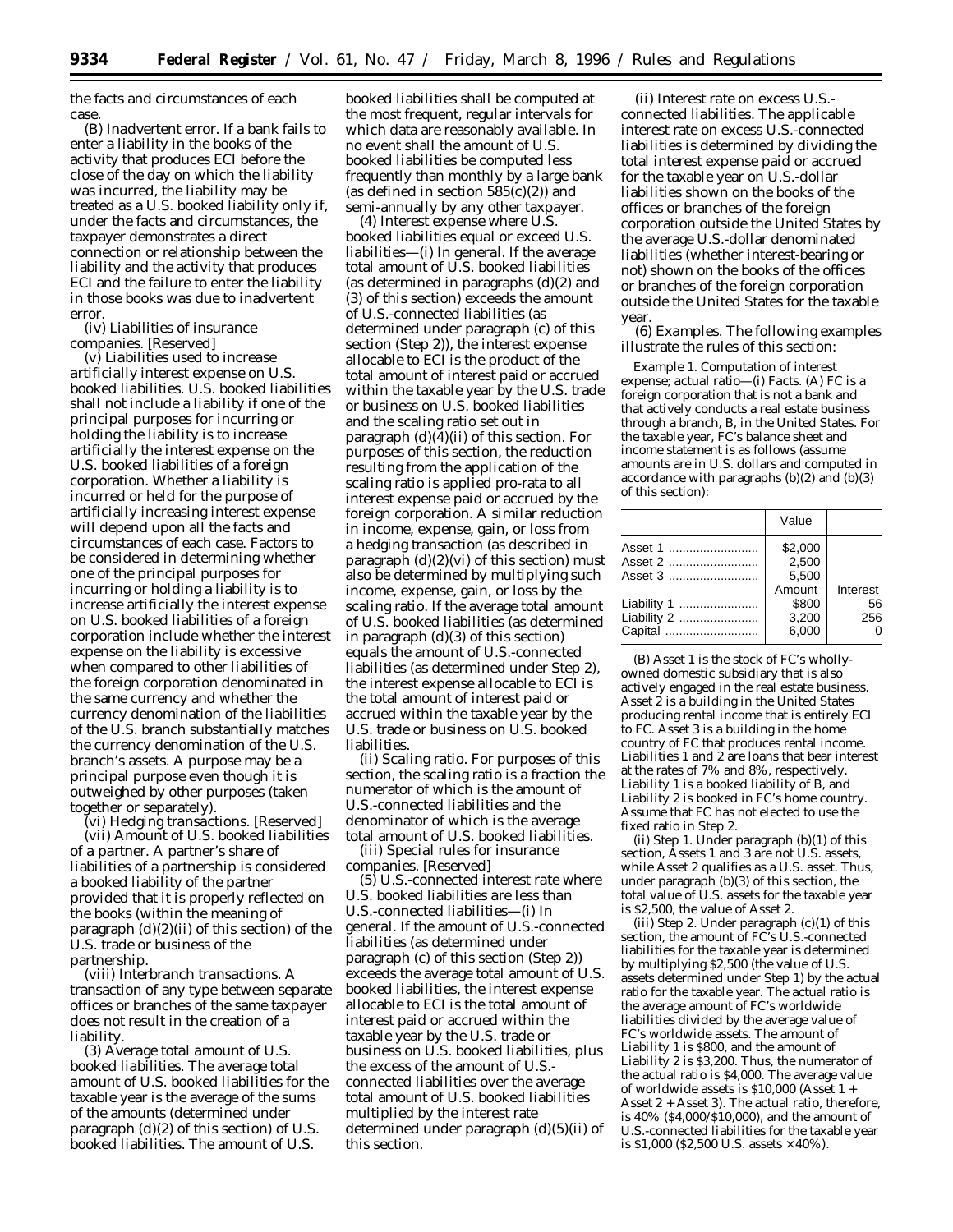(iv) *Step 3.* Because the amount of *FC*'s U.S.-connected liabilities (\$1,000) exceeds the average total amount of U.S. booked liabilities of *B* (\$800), *FC* determines its interest expense in accordance with paragraph (d)(5) of this section by adding the interest paid or accrued on U.S. booked liabilities, and the interest expense associated with the excess of its U.S. connected liabilities over its average total amount of U.S. booked liabilities. Under paragraph (d)(5)(ii) of this section, *FC* determines the interest rate attributable to its excess U.S.-connected liabilities by dividing the interest expense paid or accrued by the average amount of U.S.-dollar denominated liabilities, which produces an interest rate of 8% (\$256/\$3200). Therefore, *FC*'s allocable interest expense is \$72 (\$56 of interest expense from U.S. booked liabilities plus \$16  $($ \$200  $\times$  8%) of interest expense attributable to its excess U.S.-connected liabilities).

*Example 2. Computation of interest expense; fixed ratio*—(i) The facts are the same as in *Example 1*, except that *FC* makes a fixed ratio election under paragraph (c)(4) of this section. The conclusions under Step 1 are the same as in *Example 1*.

(ii) *Step 2.* Under paragraph (c)(1) of this section, the amount of U.S.-connected liabilities for the taxable year is determined by multiplying \$2,500 (the value of U.S. assets determined under Step 1) by the fixed ratio for the taxable year, which, under paragraph (c)(4) of this section is 50 percent. Thus, the amount of U.S.-connected liabilities for the taxable year is \$1,250  $($ \$2,500 U.S. assets  $\times$  50%).

(iii) *Step 3.* As in *Example 1*, the amount of *FC*'s U.S.-connected liabilities exceed the average total amount of U.S. booked liabilities of *B*, requiring *FC* to determine its interest expense under paragraph (d)(5) of this section. In this case, however, *FC* has excess U.S.-connected liabilities of \$450 (\$1,250 of U.S.-connected liabilities—\$800 U.S. booked liabilities). *FC* therefore has allocable interest expense of \$92 (\$56 of interest expense from U.S. booked liabilities plus \$36 (\$450 x 8%) of interest expense attributable to its excess U.S.-connected liabilities).

*Example 3. Scaling ratio.*—(i) *Facts.* Bank *Z*, a resident of country *X*, has a branch in the United States through which it conducts its banking business. For the taxable year, *Z* has U.S.-connected liabilities, determined under paragraph (c) of this section, equal to \$300. *Z*, however, has U.S. booked liabilities of \$300 and *U*500. Therefore, assuming an exchange rate of the *U* to the U.S. dollar of 5:1, *Z* has U.S. booked liabilities of \$400  $($ \$300 +  $(U500 + 5)$ ).

(ii) *U.S.-connected liabilities.* Because *Z*'s U.S. booked liabilities of \$400 exceed its U.S.-connected liabilities by \$100, all of *Z*'s interest expense allocable to its U.S. trade or business must be scaled back pro-rata. To determine the scaling ratio, *Z* divides its U.S.-connected liabilities by its U.S. booked liabilities, as required by paragraph (d)(4) of this section. *Z*'s interest expense is scaled back pro rata by the resulting ratio of 3⁄4 (\$300 ÷ \$400). *Z*'s income, expense, gain or loss from hedging transactions described in paragraph  $(d)(2)(vi)$  of this section must be similarly reduced.

#### *Example 4.* [Reserved]

(e) *Separate currency pools method*— (1) *General rule.* If a foreign corporation elects to use the method in this paragraph, its total interest expense allocable to ECI is the sum of the separate interest deductions for each of the currencies in which the foreign corporation has U.S. assets. The separate interest deductions are determined under the following threestep process.

(i) *Determine the value of U.S. assets in each currency pool.* First, the foreign corporation must determine the amount of its U.S. assets, using the methodology in paragraph (b) of this section, in each currency pool. The foreign corporation may convert into U.S. dollars any currency pool in which the foreign corporation holds less than 3% of its U.S. assets. A transaction (or transactions) that hedges a U.S. asset shall be taken into account for purposes of determining the currency denomination and the value of the U.S. asset.

(ii) *Determine the U.S.-connected liabilities in each currency pool.* Second, the foreign corporation must determine the amount of its U.S. connected liabilities in each currency pool by multiplying the amount of U.S. assets (as determined under paragraph (b)(3) of this section) in the currency pool by the foreign corporation's actual ratio (as determined under paragraph (c)(2) of this section) for the taxable year or, if the taxpayer has made an election in accordance with paragraph (c)(4) of this section, by the fixed ratio.

(iii) *Determine the interest expense attributable to each currency pool.* Third, the foreign corporation must determine the interest expense attributable to each currency pool by multiplying the U.S.-connected liabilities in each currency pool by the prescribed interest rate as defined in paragraph (e)(2) of this section.

(2) *Prescribed interest rate.* For each currency pool, the prescribed interest rate is determined by dividing the total interest expense that is paid or accrued for the taxable year with respect to the foreign corporation's worldwide liabilities denominated in that currency, by the foreign corporation's average worldwide liabilities (whether interest bearing or not) denominated in that currency. The interest expense and liabilities are to be stated in that currency.

(3) *Hedging transactions.* [Reserved] (4) *Election not available if excessive hyperinflationary assets.* The election to use the separate currency pools method of this paragraph (e) is not available if

the value of the foreign corporation's U.S. assets denominated in a hyperinflationary currency, as defined in § 1.985–1, exceeds ten percent of the value of the foreign corporation's total U.S. assets. If a foreign corporation made a valid election to use the separate currency pools method in a prior year but no longer qualifies to use such method pursuant to this paragraph (e)(4), the taxpayer must use the method provided by paragraphs (b) through (d) of this section.

(5) *Examples.* The separate currency pools method of this paragraph (e) is illustrated by the following examples:

*Example 1. Separate currency pools method*—(i) *Facts.* (A) Bank *Z*, a resident of country *X*, has a branch in the United States through which it conducts its banking business. For its 1997 taxable year, *Z* has U.S. assets, as defined in paragraph (b) of this section, that are denominated in U.S. dollars and in *U*, the country *X* currency. Accordingly, *Z*'s U.S. assets are as follows:

| Average<br>value |
|------------------|
| \$20,000         |
| U 5.000          |

(B) *Z*'s worldwide liabilities are also denominated in U.S. Dollars and in *U*. The average interest rates on *Z*'s worldwide liabilities, including those in the United States, are 6% on its U.S. dollar liabilities, and 12% on its liabilities denominated in *U*. Assume that *Z* has properly elected to use its actual ratio of 95% to determine its U.S. connected liabilities in Step 2, and has also properly elected to use the separate currency pools method provided in paragraph (e) of this section.

(ii) *Determination of interest expense. Z* determines the interest expense attributable to its U.S.-connected liabilities according to the steps described below.

(A) First, *Z* separates its U.S. assets into two currency pools, one denominated in U.S. dollars (\$20,000) and the other denominated in *U* (*U*5,000).

(B) Second, *Z* multiplies each pool of assets by the applicable ratio of worldwide liabilities to assets, which in this case is 95%. Thus, Z has U.S.-connected liabilities of \$19,000 (\$20,000 x 95%), and *U*4750 (*U*5000 x 95%).

(C) Third, *Z* calculates its interest expense by multiplying each pool of its U.S. connected liabilities by the relevant interest rates. Accordingly, *Z*'s allocable interest expense for the year is \$1140 (\$19,000 x 6%), the sum of the expense associated with its U.S. dollar liabilities, plus *U*570 (*U*4750 x 12%), the interest expense associated with its liabilities denominated in *U*. *Z* must translate its interest expense denominated in *U* in accordance with the rules provided in section 988, and then must determine whether it is subject to any other provision of the Code that would disallow or defer any portion of its interest expense so determined. *Example 2.* [Reserved]